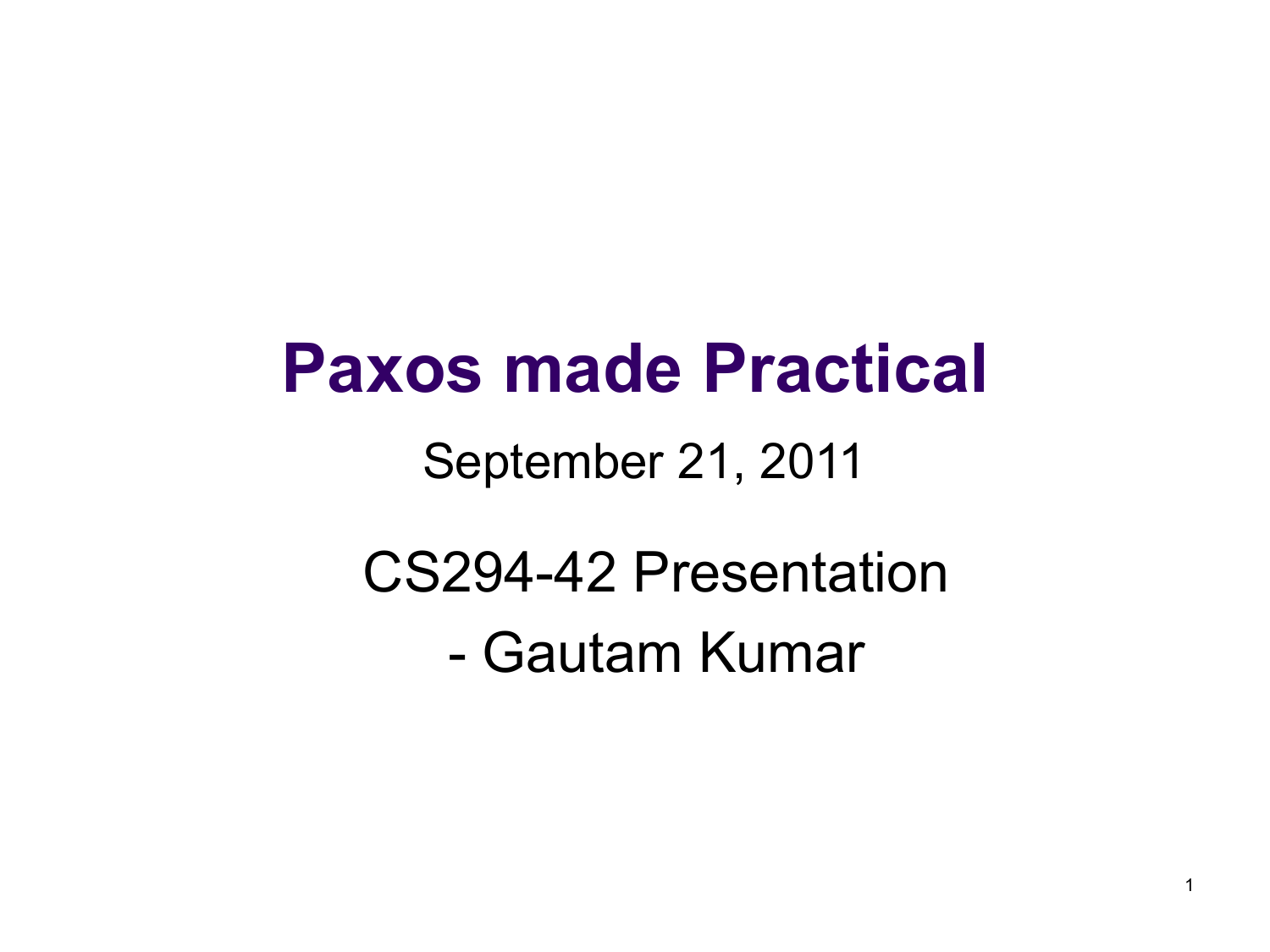### **Problem**

- Designing a Replicated (Deterministic) State Machine.
- Requires consensus regarding the ordering of commands.
- Availability of the system
	- Paxos algorithm achieves distributed consensus
	- Can survive f out of 2f+1 failures
- The idea seems simple, the implementation does not in the scenario where machines come & go.
- This paper tries to answer some of these questions.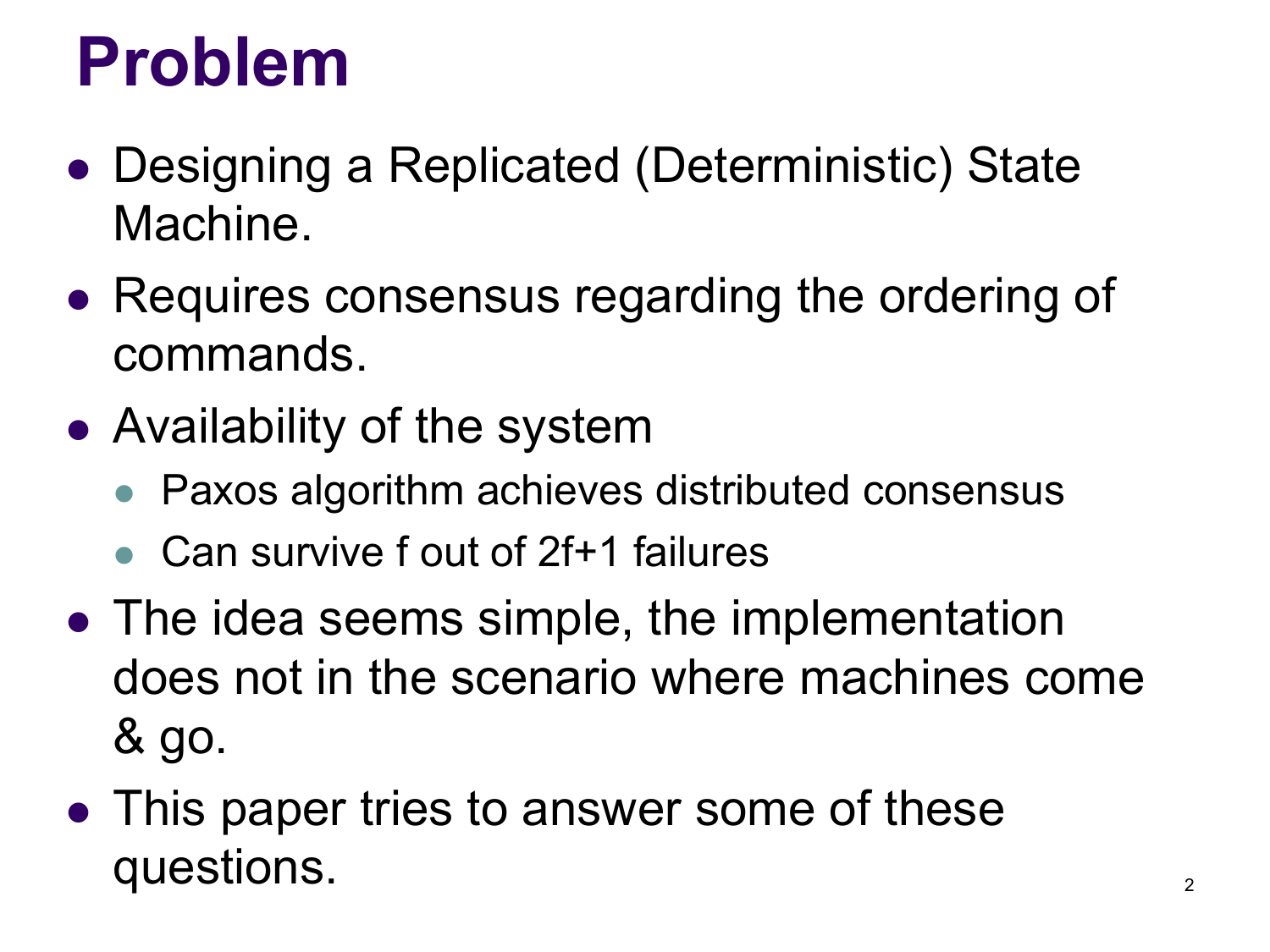### **Models**

- Original Paxos model :
	- Achieve consensus amongst the ordering of the commands as well aside from ensuring a majority of machines know about the execution of the command.
- Liskov model (conceptualized in 1988, before Lamport) :
	- No need to achieve consensus on ordering, designate a primary to do that for you, just ensure the second property.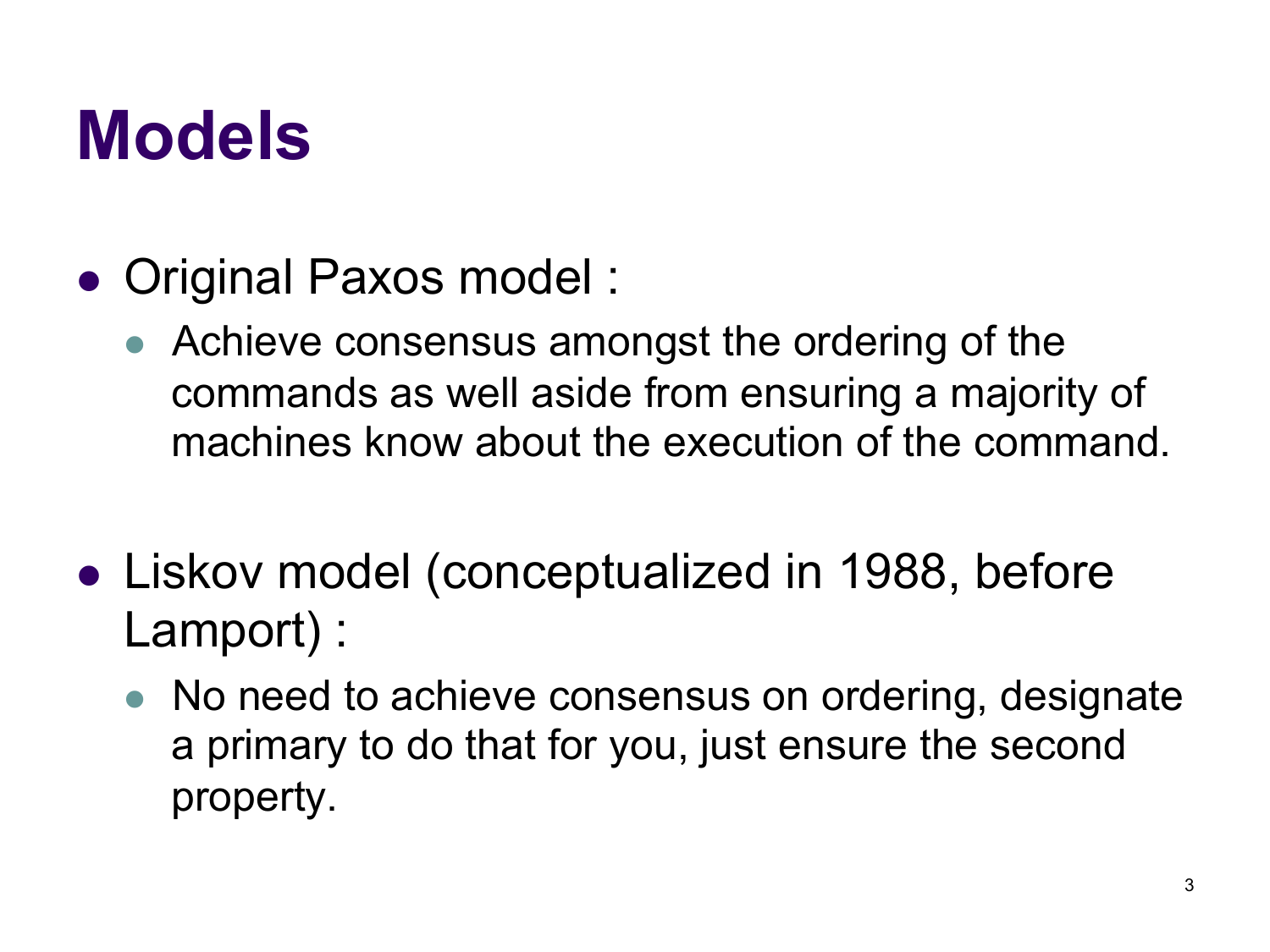### **Groups and cohorts**

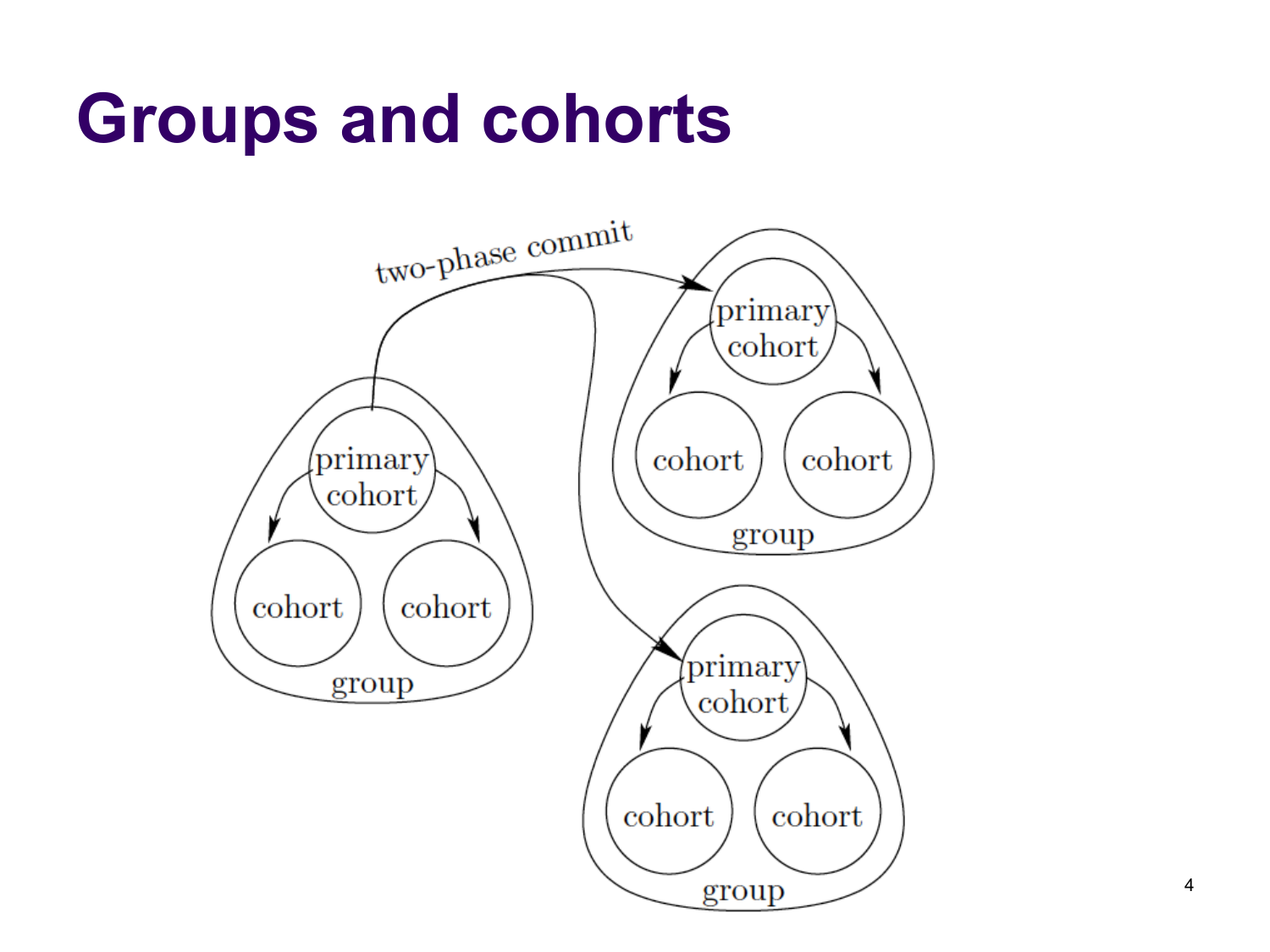## **Designated Primary**

- Communicates directly with the client.
- Imposes a total order on the commands.
- Removes non-determinism from the commands.
- $\bullet$  Ensures that a majority of backup cohorts log the command.
- Executes it and sends the reply back.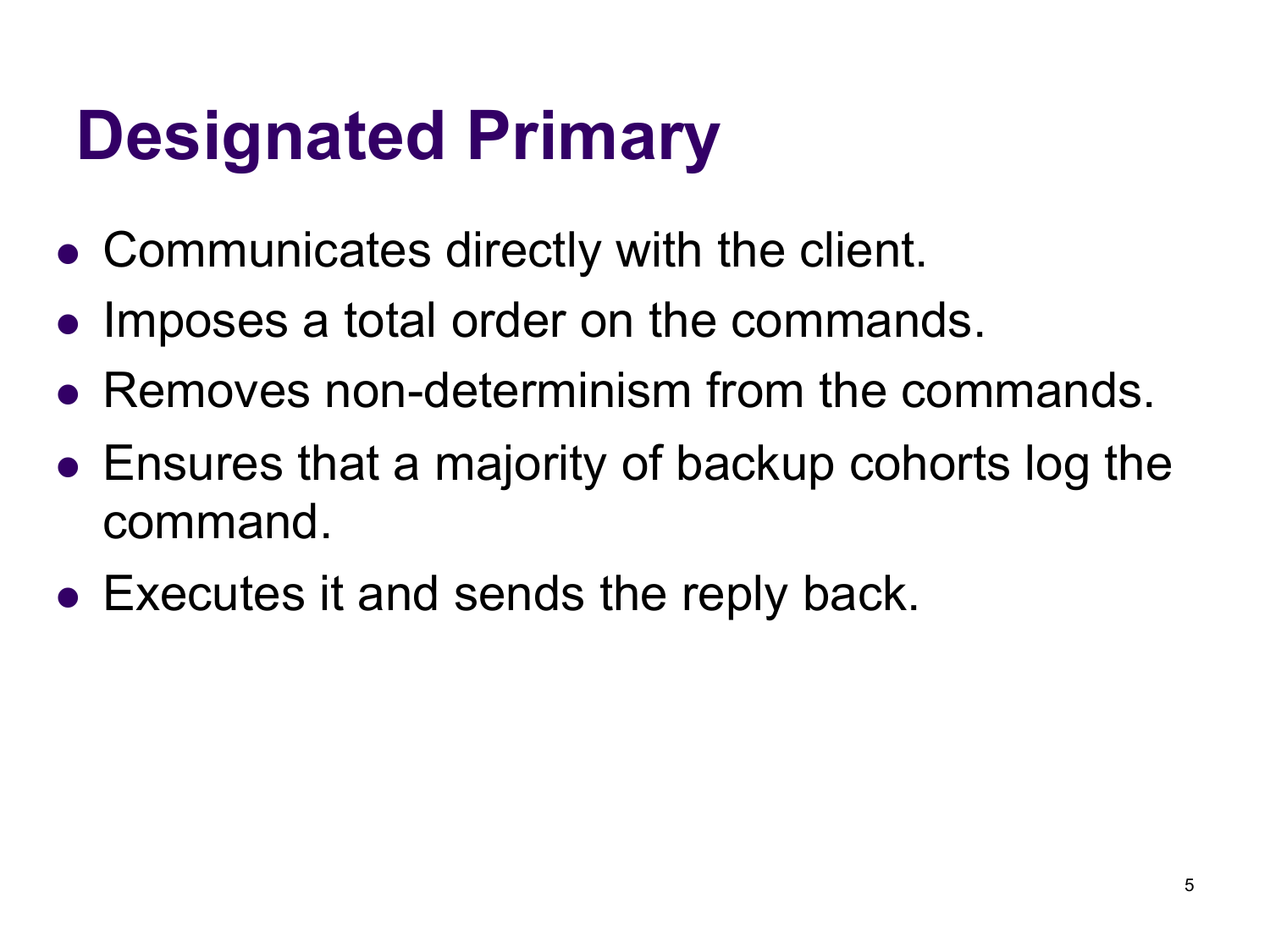### **Single Point of Failure?**

- The primary, if it fails results in some disruption.
- $\bullet$  But this is just temporary, since it's easy to get the system back up and running.
- Not an issue with the Lamport's model.
- This calls for a need for automatic reorganization of views (defined as a set of cohorts with a designated primary) depending on failures or cohort preferences.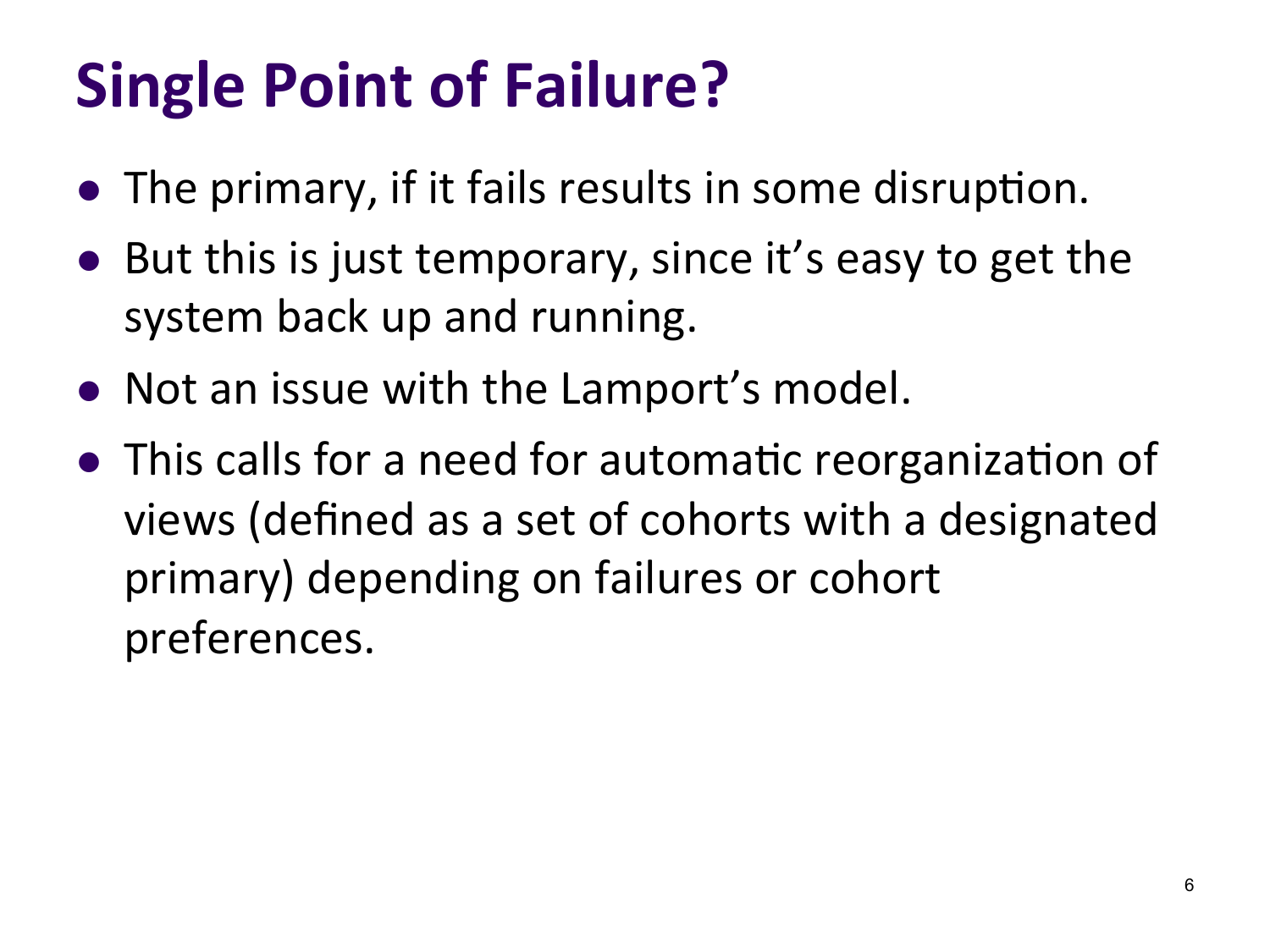### **Achieving a new view**

- Interestingly this itself turns out to be another instance of Paxos itself.
- **.** A view Manager first proposes a new *view id.*
- $\bullet$  If majority of cohorts agree, the view manager instantiates it.
- Designates a new primary.
- Good to go!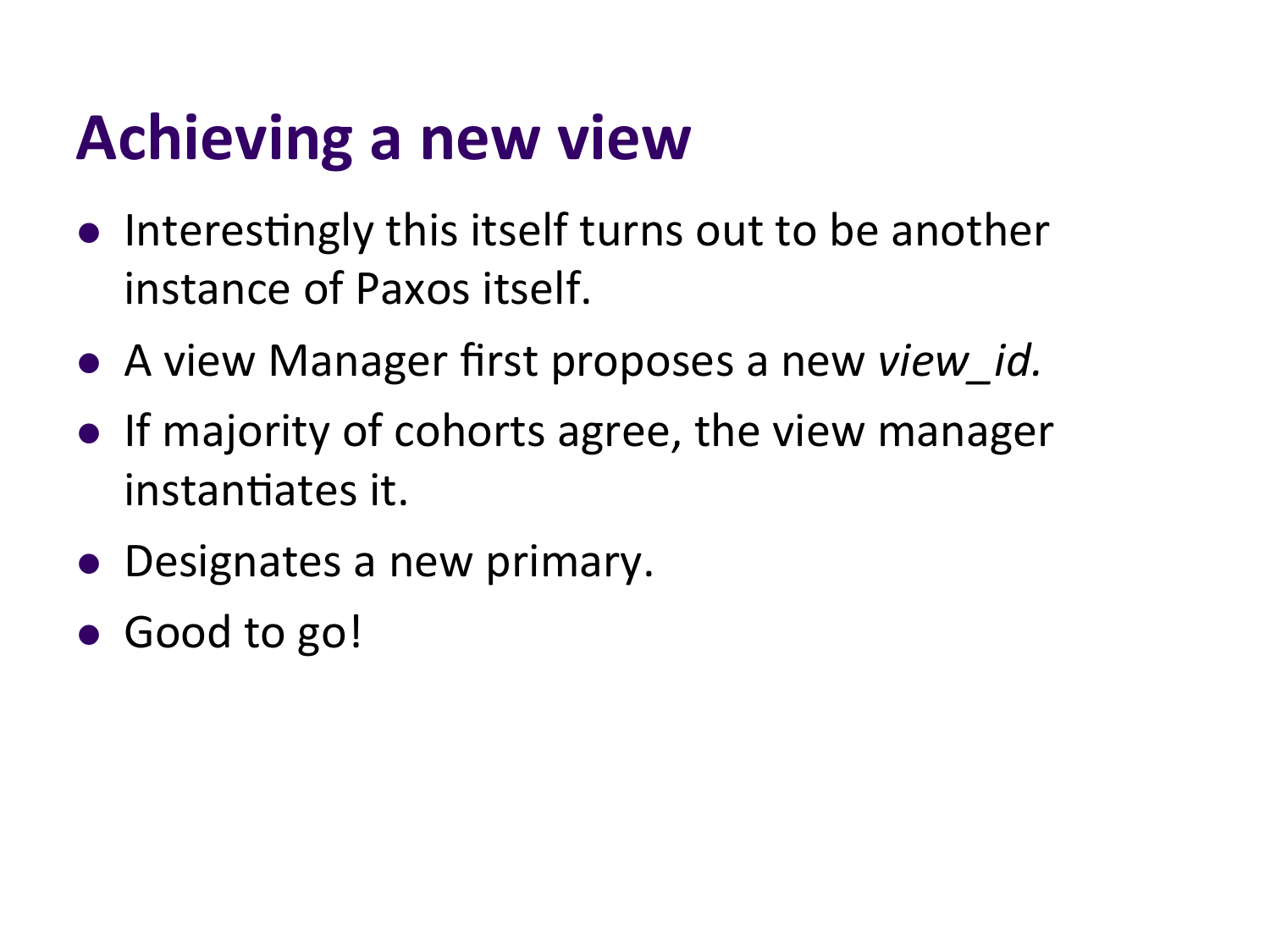### **Problems with this model**

- Essentially only one server executes the request.
- The others are just 'capable' of executing them.
- What if one is not sufficient to meet the demand?
- The previous model could get around since each cohort can be responsible for a subset of requests.
- Overheads?